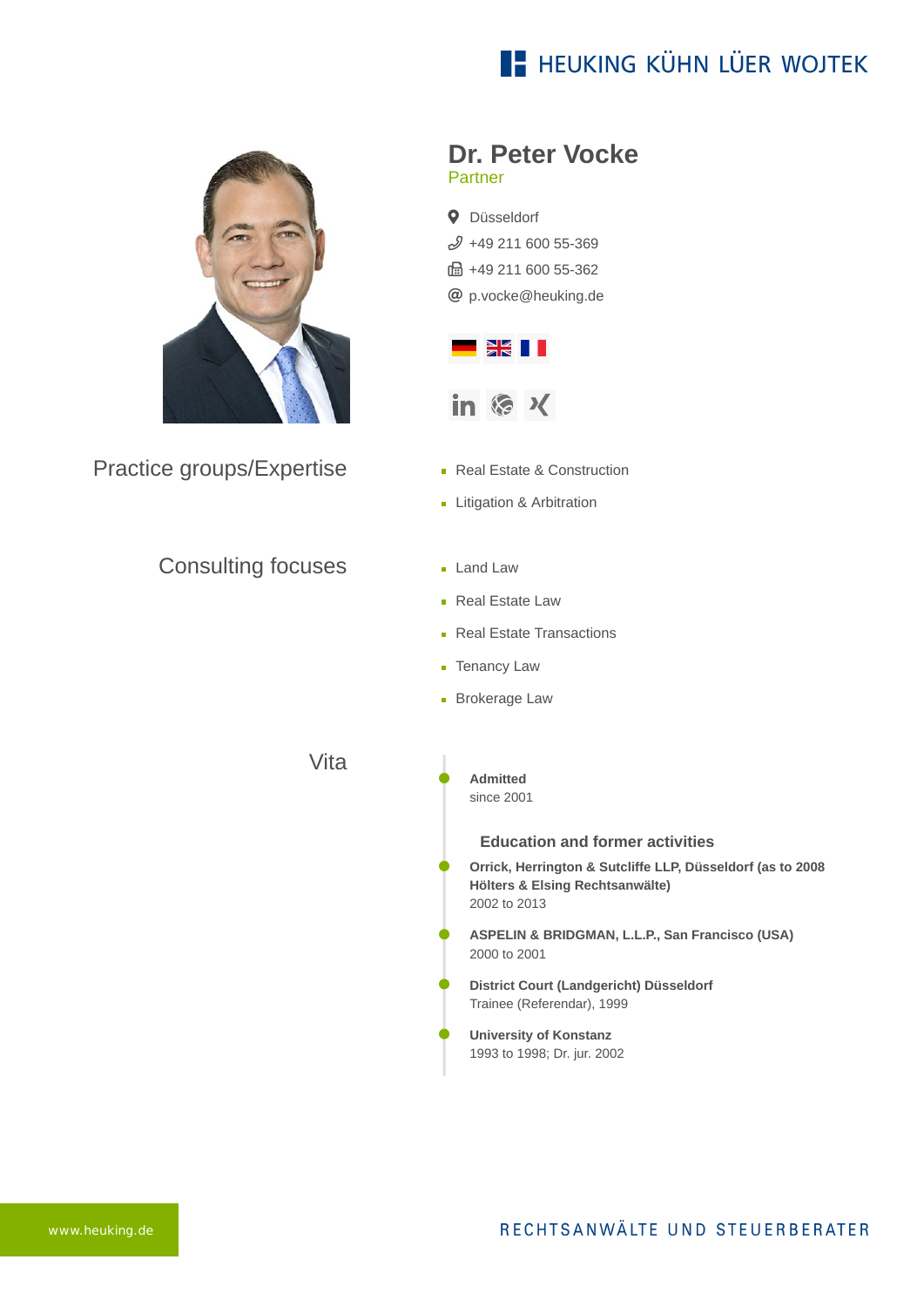# **E** HEUKING KÜHN LÜER WOJTEK

| <b>Further activities</b>          | • Lecturer at ADI (Academy for real estate industry)                                                                                                  |
|------------------------------------|-------------------------------------------------------------------------------------------------------------------------------------------------------|
|                                    | • IBA Real Estate Officer                                                                                                                             |
|                                    | - Jury member Next Economy Award                                                                                                                      |
|                                    | - Jury member GC Academy Award 2019                                                                                                                   |
|                                    |                                                                                                                                                       |
| <b>Affiliations</b>                | • Council member at ADI (Academy for real estate industry)                                                                                            |
|                                    | German Council of Shopping Centers (GCSC)                                                                                                             |
|                                    | $\blacksquare$ DIS 40 – Initiative of young arbitrators                                                                                               |
|                                    | International Bar Association (IBA)                                                                                                                   |
|                                    |                                                                                                                                                       |
| <b>References</b>                  | • 139 lawyers recognized as Best Lawyers                                                                                                              |
|                                    | - Silberlake sells residential portfolio in North Rhine-<br>Westphalia with Heuking                                                                   |
|                                    | - Heuking is "Top Law Firm 2022" in "Private Construction"<br>and "Real Estate" - two lawyers rec-ognized as "Top<br>Lawyer 2022" by Wirtschaftswoche |
|                                    | Best Lawyers ranking published: 127 Heuking lawyers<br>recognized                                                                                     |
|                                    | - Heuking is "Top Law Firm 2021" in "Private Construction"<br>and "Real Estate" - three lawyers recognized as "Top<br>Lawyer 2021"                    |
| <b>Publications</b><br>(Selection) | Issue 15 - Immobilienunternehmen<br>Handbuch Unternehmenskauf, Hölters (Ed), 9th edition 2019                                                         |
|                                    | • Challenging retail: multichannel concepts and the question<br>of turnover<br>International Real Estate News, IBA, September 2016                    |
|                                    | Umsatz oder nicht?<br>Immobilienmanager, 12-2015, p. 14-15                                                                                            |
|                                    | • Praxishandbuch Gewerberaummiete<br>Tipps und Tools für Vermieter und Rechtsanwälte,<br>Fritzsche/Bonnmann/Vocke (ed.), De Gruyter Verlag 2015       |
|                                    | - Legal Change - Rechtliche Rahmenbedingungen im<br>Wandel der Zeit<br>German Council Magazin 04/2014                                                 |
|                                    | You can find all publications on the lawyer profile of Dr. Peter<br>Vocke at heuking.de.                                                              |
|                                    |                                                                                                                                                       |